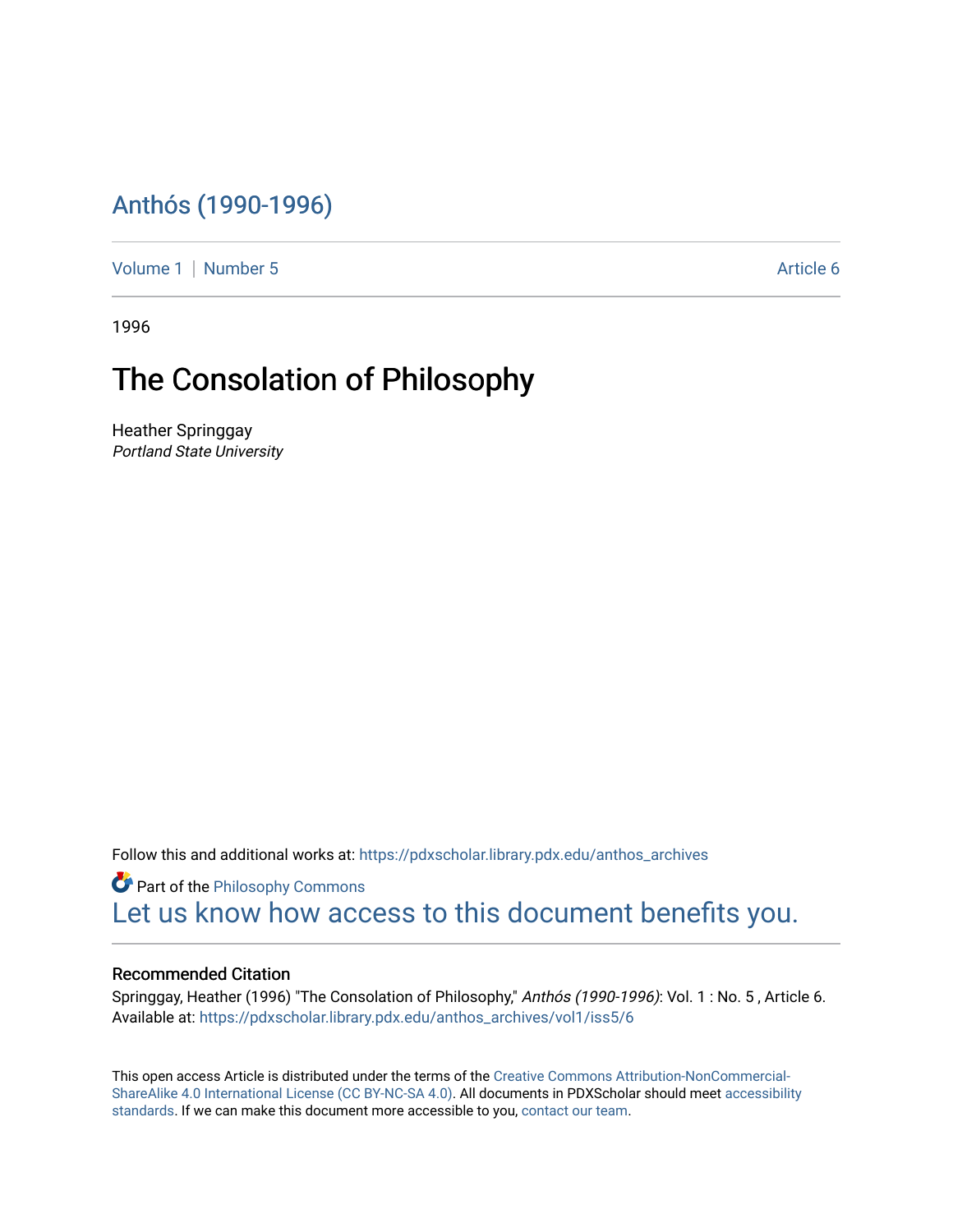## *The Consolation of Philosophy Heather Springgay*

The general situation and theme within Boethius' *Consolation of Philosophy,* and the *Phaedo,* contain striking similarities, but even more striking are the differences that redefine Boethius' work. The *Consolation* presents a work that in its basic text describes the time before Boethius' execution, while the *Phaedo* examines Socrates before he is put to death. In each work similar discussions on death and dying are presented. These aspects of the works, however, are where the similarities end. Instead, by placing Lady Philosophy in Socrates' position, the reader is able to examine the *Phaedo* as a dialogue on the life, death and rebirth of philosophy.

The deathbed philosophies within each of the works greatly parallel each other. Socrates' ideas of life and death presented in the *Phaedo* highlight the advantages of dying and create an image of a heaven and hell which differentiates from the idea of a single afterworld, Hades, that is represented in the mythology of the time period. Socrates begins the dialogue telling Cebes to inform Evenus that if he is a true philosopher, he will accompany him in death. This unexpected and unconventional statement is questioned by Socrates' visitors, and he proceeds to clarify his remark. He explains that "those who really apply themselves ... to philosophy are directly and of their own accord are preparing themselves for death and dying" (64a). This means that a true philosopher does not focus on but abhors the body and its needs and instead concentrates on the soul. Thus, by separating the body from the soul one is able to seek and find in death, the ultimate separation, true wisdom (66e). By presenting these ideas, Socrates puts himself in the position of someone who is about to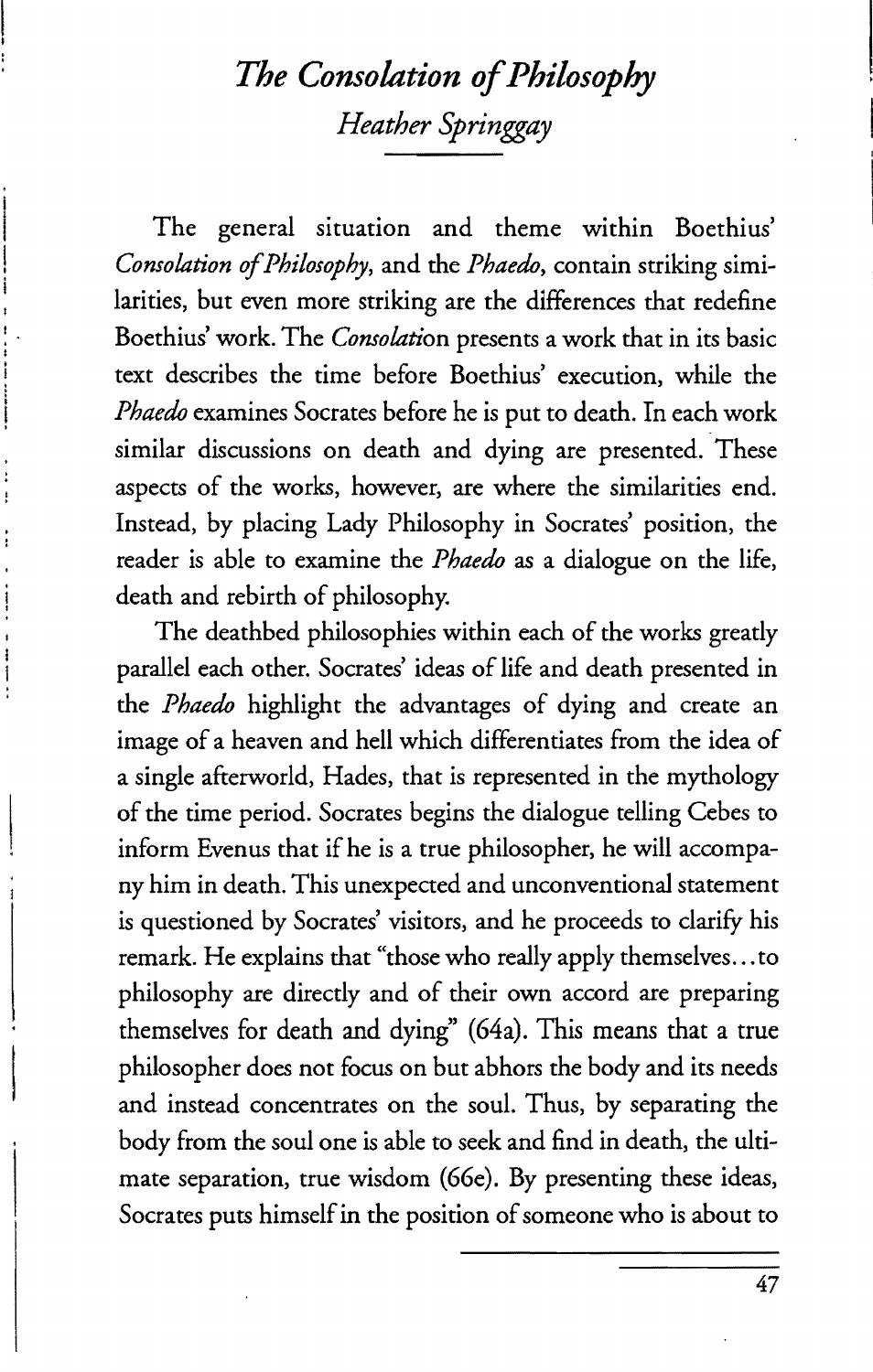acquire supreme wisdom. In the *Consolation,* Philosophy explains that those who control great wealth (65) or hold high office (70) never reach true happiness. She also states that happiness cannot be acquired through physical pleasure (90). Philosophy, much like Socrates, explains that anyone who strives for the body and not the soul is feeble and weak (91), and once dead a person's conscience is freed and it will detest earthy proceedings (75). Thus the same ideas of soul worship, leading to a happier life/death, are present in both the *Consolation* and the *Phaedo.* 

Both works try and show the existence of life after death. In the *Phaedo,* Socrates continues to prove that the soul, or life, exists before and after death. By taking as fact that things come from their opposites-big comes from small and small comes from big-he says that the same is true for life and death (71d). Once the existence of the soul before and after death is established, the question of its location is presented. The location, according to Socrates, is much like the Christian idea of heaven and hell. He explains that the earth is threefold. People who are alive exist on the middle layer surrounded by semi-brilliance. The top layer is a brilliant world that is constructed of areas of vivid color. This part of the world can only be reached by the true philosopher after death. The third lower world is Hades where souls that have committed great transgression in life are sent after death (112a). In the *Consolation,* it is also shown that God is true happiness, and although one cannot be true happiness he or she can be part of it (102-103). It follows that those who believe in God, for this time period and location, are Christians who also adhere to the idea of life after death.

In the *Consolation,* Boethius presents his case for personal salvation. Philosophy compares his situation to that of Socrates, in that their deaths were brought about because of their "con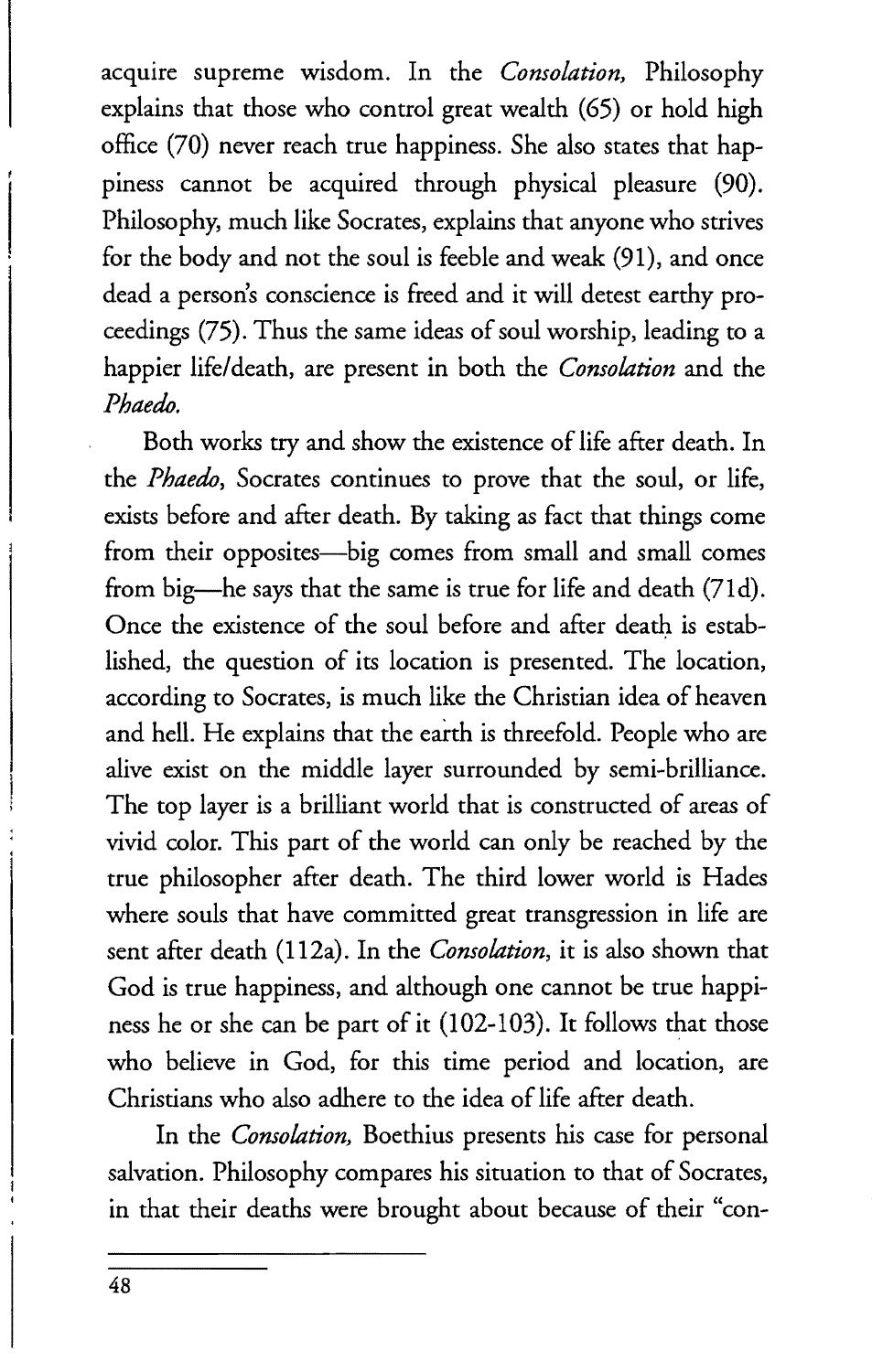tempt of the pursuits of immoral men" (39). He also insists that his only reason for taking office is his desire to do good (41), and that he was falsely accused of a crime by men who were forced through debts and threats of exile to present incriminating testimony (42). Thus, Boethius is comforted by his knowledge of existence after death and that he will then in the presence of God and therefore become a part of true happiness. Socrates is also content in the knowledge that as a true philosopher, he will reach the top layer of earth and obtain true wisdom.

Each dialogue contains a myth that enhances the information surrounding Boethius' and Socrates' situations. The myth, presented in a poetic format, within the *Consolation* (144), gives accounts of the deeds accomplished by epic heroes. The poem ends with a description of some of Hercules' duties and his acceptance of life with the gods after his death because of his achievements. In association with Boethius the myth places him in the seat of an epic hero and only with approval of a superior being, Lady Philosophy, will he ascend to heaven. In the *Phaedo*  (58b) the myth of the pilgrimages to Delos is presented by Phaedo in a conversational format. When Apollo, out of pity, spares the lives of the seven youths and maidens they are in effect reborn, but their rebirth must be approved by Apollo. What differentiates the two myths is that Boethius obtains his approval for heaven near the end of the dialogue and because of his deeds in life, while Socrates is granted entrance to the upper earth at the beginning of the dialogue without any apparent reason. These differences could stem from the cultural background of Boethius and Socrates. Boethius' thought developed from Christian ideals, which require a disciple to work at being good to obtain entrance to heaven. Thus, the poem chosen examines the work done by heroes to be accepted to heaven. Socrates background relates more to the idea of upper class superiority. In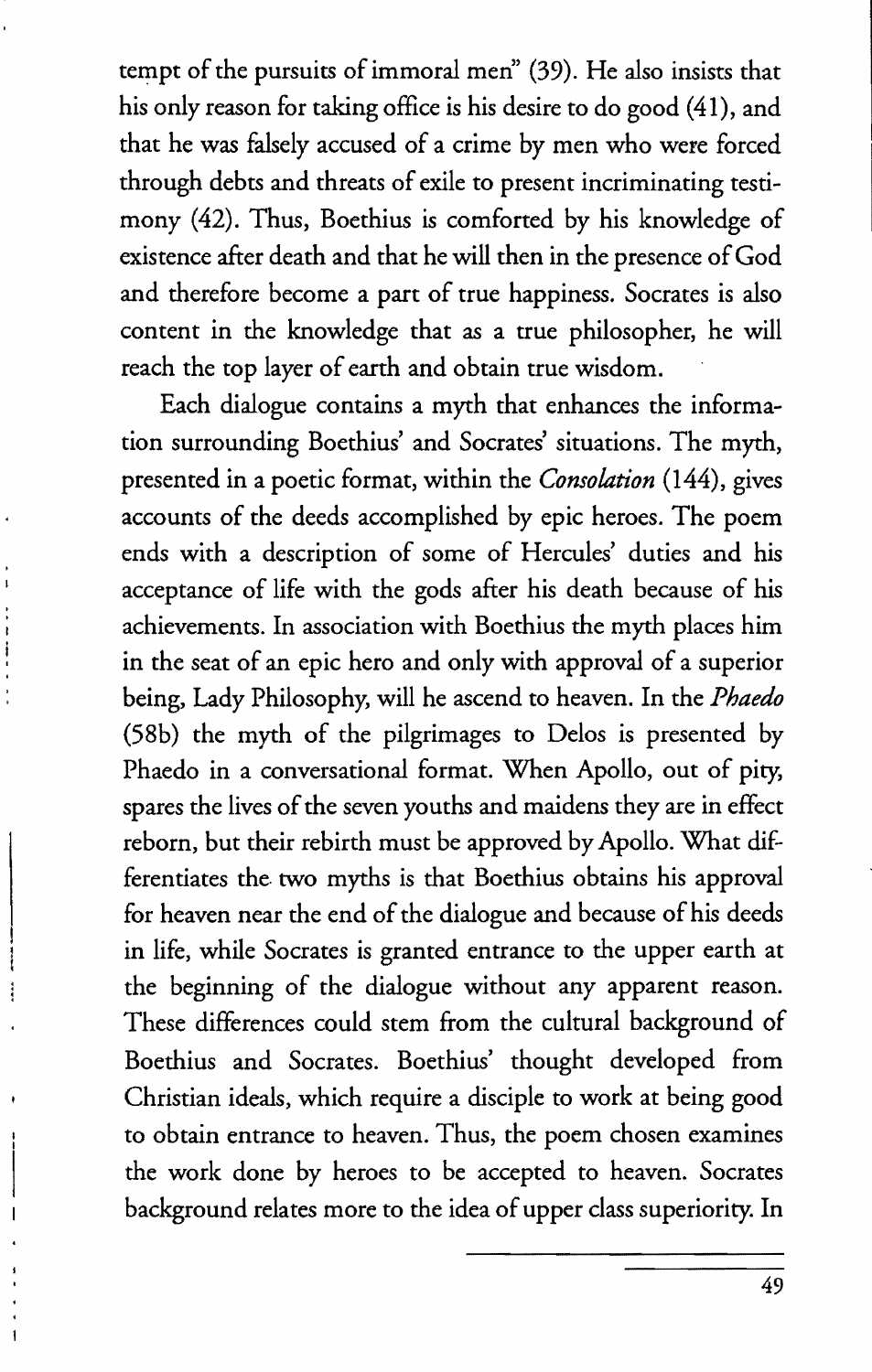fact, he greatly inflates the idea to include a philosophical superiority. Through examining the other Platonic dialogues Socrates appears to believe himself one of the best philosophers of the time. When he is challenged, for example in the *Protagoras,* he attempts to turn attention back to himself and his theories by throwing a fit. In an attempt to win the discussion he cuts it short before Protagoras has a chance to continue. Thus giving the illusion to himself, and perhaps to his audience, that he has outsmarted his opponent. This superiority can be seen throughout the *Phaedo* in his attitude toward his own death. He believes that he is the true philosopher and will reach the upper layer of earth upon his death. But, in re-examining the poem his entrance is approved by a god, just as the youths and maidens are. With this his philosophical superiority is questioned. In both of the dialogues it appears that their entrance to a heaven is assured, only Socrates' assurance comes at the beginning of the work and Boethius' at the end. Meaning that Boethius had to work and learn the way to obtain true happiness before Lady Philosophy would allow his entrance to heaven while Socrates was just allowed to enter out of pity.

In comparison with the *Symposium* a relationship can be drawn between Diotima's teachings to Socrates and Lady Philosophy's instructions to Boethius. In the *Symposium* Socrates describes how he was taught about the god of love by Diotima. She describes him as a spirit who covets what he doesn't have, beauty and goodness. Later within the same text Socrates is placed in the position of the god of love by Alcibiades. In doing so Socrates then desires that which he does not have, beauty. In relation to the *Consolation* it can be seen that Boethius covets what he does not have, philosophical happiness. To be happy he tries to acquire that which does contain this happiness, Lady Philosophy. In doing so he expands his relationship with Lady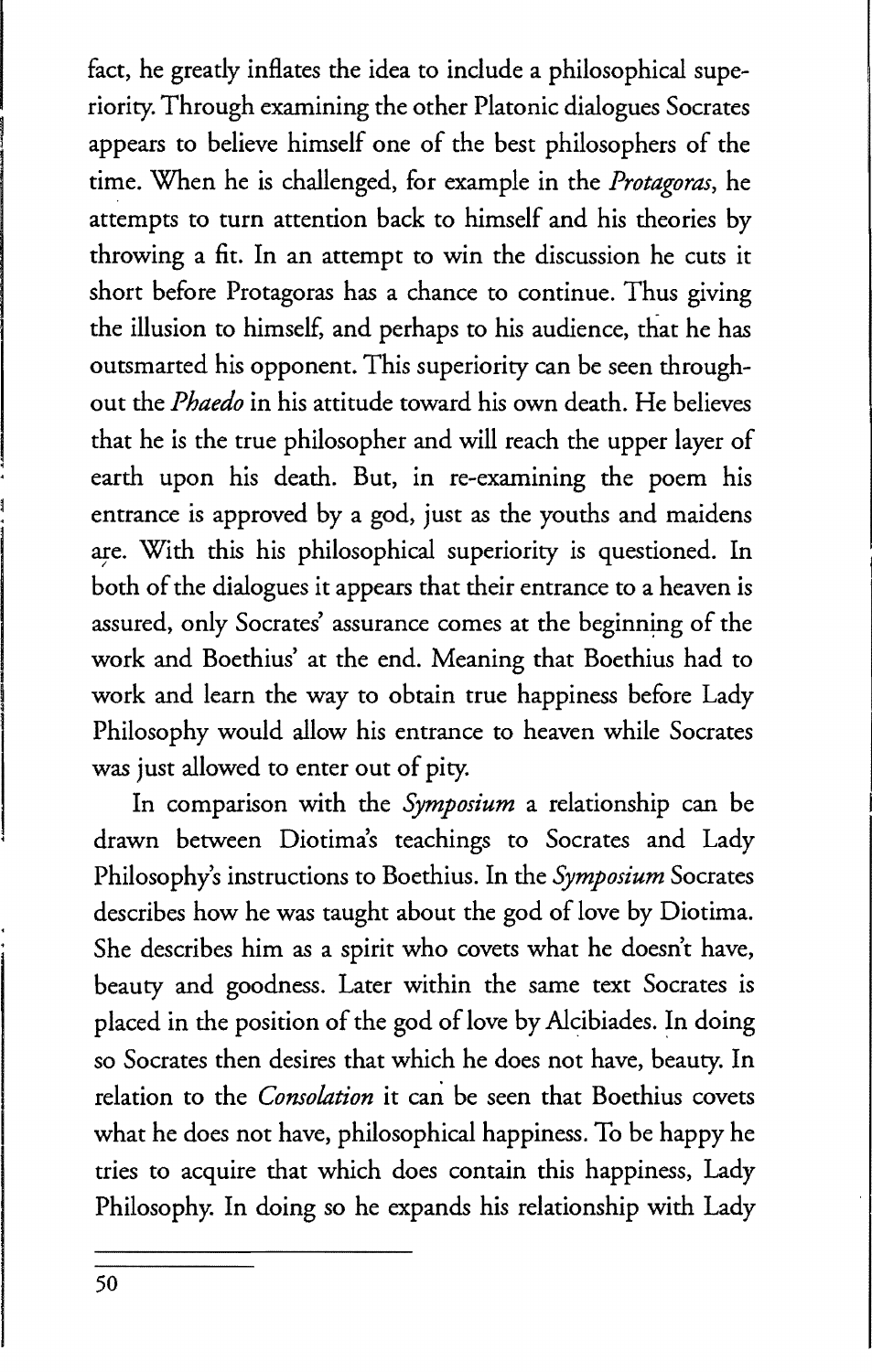Philosophy from teacher and student into beloved and loved. With this the *Consolation* can be seen as a relationship of love in which Boethius attempts to obtain Philosophy's affection and approval before his death with the hope that she will allow him to enter into heaven and philosophical happiness.

The question of the source of all things is assessed in each of the dialogues, but with different results that again point to Boethius' and Socrates' distinctly different societies for their origin. Boethius' answer to Lady Philosophy's question of the origin of all things is God. He also later states that God is the origin of true happiness, thus showing his affiliation with the Christian church that has encompassed Roman society throughout his lifetime. With this answer Boethius creates a basis for the discussion throughout the rest of the dialogue, but in the end it is a culturally dependent answer. On the other hand, Socrates' answer to the question is that all things stem from their opposites. This answer does not have its origin in the views of his society. Instead it is created from what appears to be a philosophical mind. Due to the culturally dependent answers used within the *Consolation* each of the works take on a slightly different tone in which Boethius' comments have a religious origin. This points to one of the major differences between Boethius' work and Plato's, the ideas and theories within the work are not alike because of the societal influences that each author has experienced. Boethius has been surrounded by Christianity all of his life, while Plato was a student of Socrates at a time when Christianity was nonexistent.

The dialogues contain numerous other differences, including the association of the authors to the main characters. Boethius writes a work containing Lady Philosophy, an allegorical character, and himself holding a discussion about happiness. While Plato describes Socrates and his friends, all people who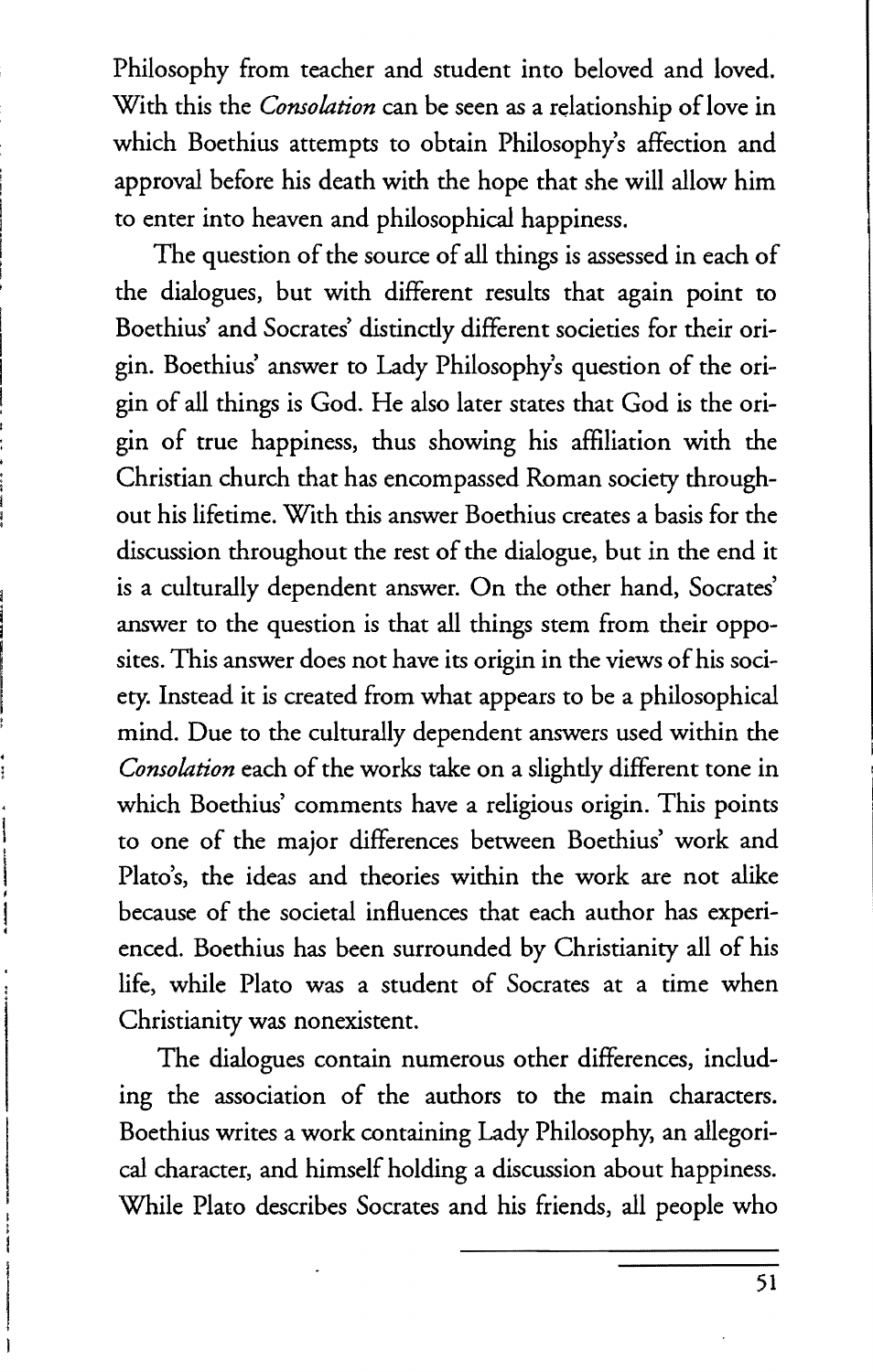were alive at that time, having a conversation about true wisdom and life before and after death, which is narrated by Phaedo. However, within the *Consolation* Lady Philosophy takes on the role of philosopher and directs the focus of the conversation. In the *Phaedo,* Socrates is the philosopher and focuses the majority of the conversation. Thus, Lady Philosophy takes the place of Socrates, which occurs throughout the work. In the *Phaedo*  Socrates spends his last hours alive explaining that he is not afraid of death because it is a rebirth. Even with his last words, "Crito, we ought to offer a cock to Asdepius," Socrates is celebrating his death. It was then common to give a cock to the healer after a sickness has passed. Thus, Socrates tells his friends that he is not dying but recovering (Tredennick, 40). Lady Philosophy attempts to convince Boethius that he should not be unhappy, despite his fate. Philosophy cites his good upbringing, political career, pious wife, his sons' healthy political career, and his father-in-laws' long and prosperous life. The outlook on the cause of Socrates and Boethius happiness differs as well. Lady Philosophy tells Boethius to be happy because of his earthly possessions. Socrates, on the other hand, explains his death as his ultimate happiness because "wisdom [is] attainable only when we are dead" (66e). In the *Consolation,* one does not even hear of Boethius' death and throughout the dialogue Lady Philosophy hints that there is a chance he may not be executed. While in the *Phaedo,* Socrates' death is continually apparent. The first appearance of Socrates within the dialogue is with a woman who begins to cry when she realizes that that day will be the last chance he has to speak with his friends. Soon after the conversation is rudely interrupted by Crito who relays a message to Socrates that he should not talk to much if he wants the poison to work in one dose (63e). The subject of his death is breached again when his comrades realize that they will not have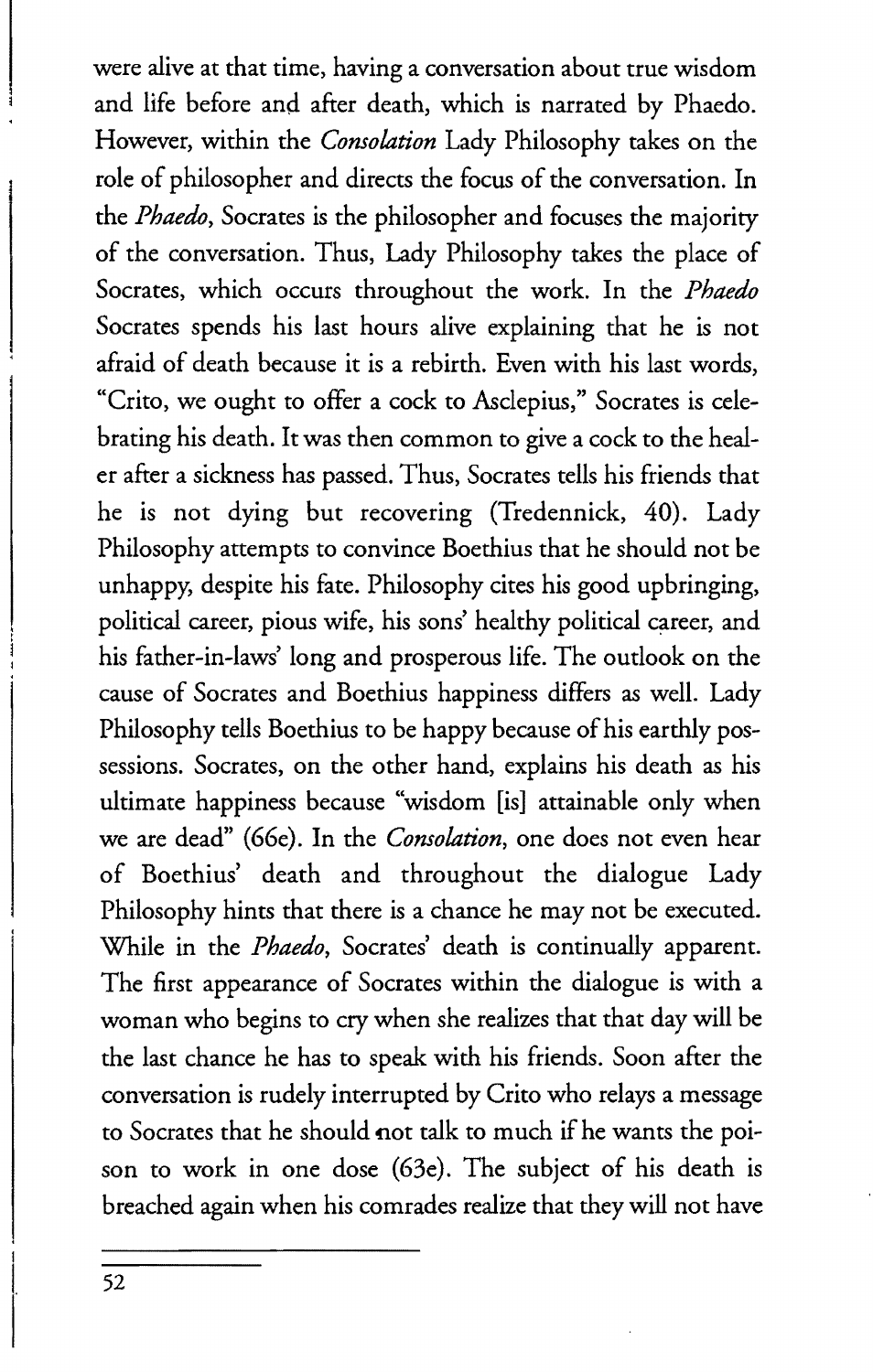him there much longer to cast "magic spells" (77e). After carefully examining the differences throughout the dialogue it can be seen that the dialogue is meant to be more then a simply straight forward analysis, but also a role comparison between Lady Philosophy and Socrates.

It appears that Boethius chose to emulate the *Phaedo* to create a twofold dialogue. First, the actual work he presents, and second the work in relation to the *Phaedo.* If the *Consolation* is read with Lady Philosophy in the place of Socrates and Boethius as one of her disciples the relation between the two works takes on an entirely new meaning. The situation during and after Boethius' death was that of utter destruction under the rule of Theodoric. After his rule ended in 526 A.D., the Roman aristocracy and the tradition of philosophy were destroyed (18). Associating Lady Philosophy with Socrates places her directly in the path of destruction. The first fold of the work examines Boethius' life, happiness, and death sentence, but the "reader never experiences his death. After relating the story to the *Phaedo*  one can see that Lady Philosophy controls the dialogue and presents Boethius with comfort in life and death, much like the role Socrates plays with his visitors. Thus, Philosophy is Socrates and Socrates is Philosophy, and with the death of their disciples they will no longer exist. Within this complex web of intertextuality Boethius presents a ray of hope. Again, referring to the *Phaedo,*  Socrates proposes that his death is not really a death but, because he is a true philosopher, it is a rebirth. This being true, Lady Philosophy will not actually die, but will eventually be reborn.

In removing Boethius from the focus of the *Consolation* he is then presented in the dialogue as a pupil or disciple of Lady Philosophy. Boethius, then needs to be taught how to remember, as Socrates describes knowledge in the *Phaedo,* the path to true happiness. It is not that Boethius has forgotten, in the literal